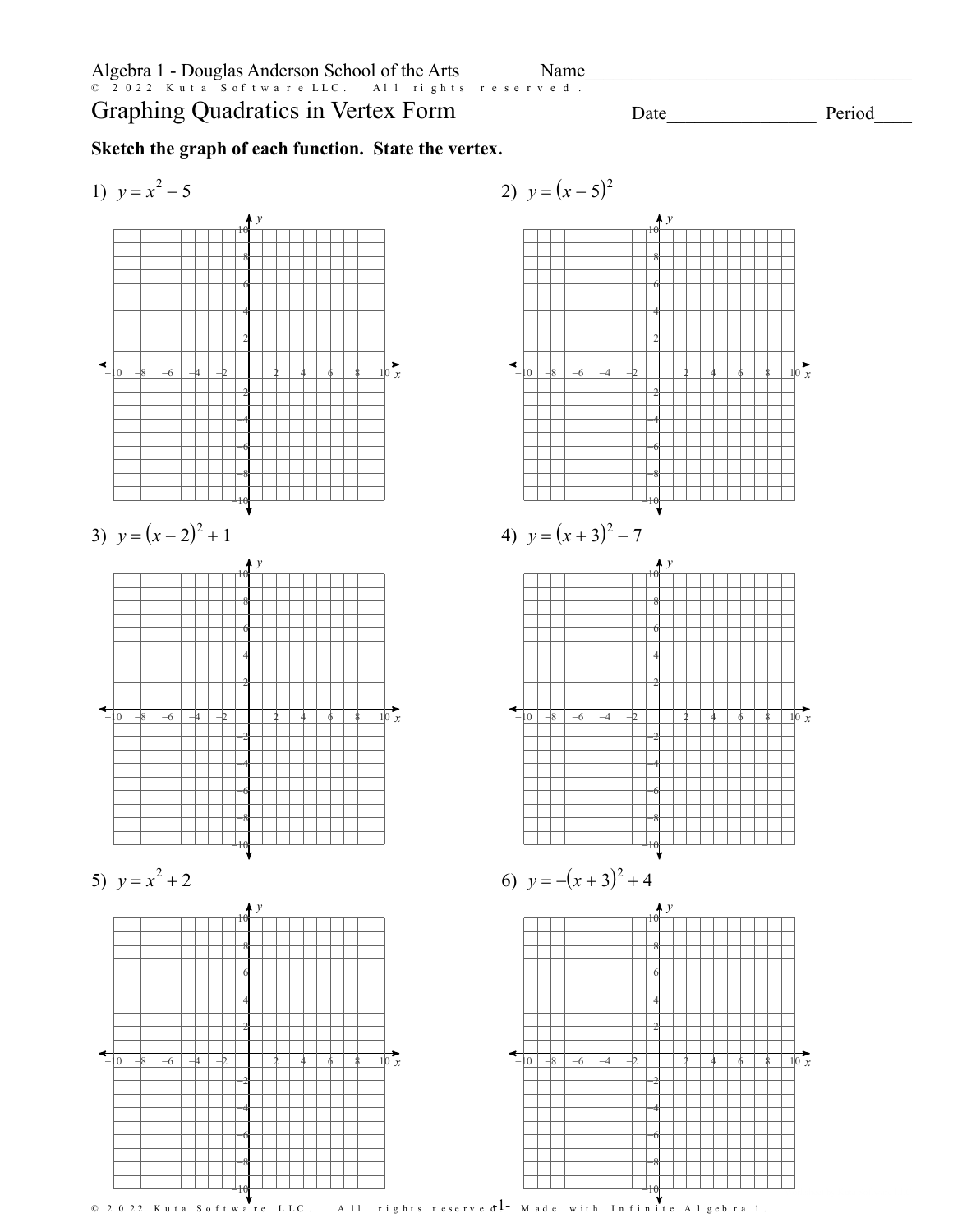

9) 
$$
y = -(x+1)^2 + 5
$$



11) 
$$
y = -\frac{1}{2}(x+5)^2 + 8
$$



8) 
$$
y = \frac{1}{2}x^2 - 3
$$





12)  $y = 2(x+3)^2$ 



 $\odot$  2022 Kuta Software LLC. All rights reserve  $\overline{d}$  - Made with Infinite Algebra 1.